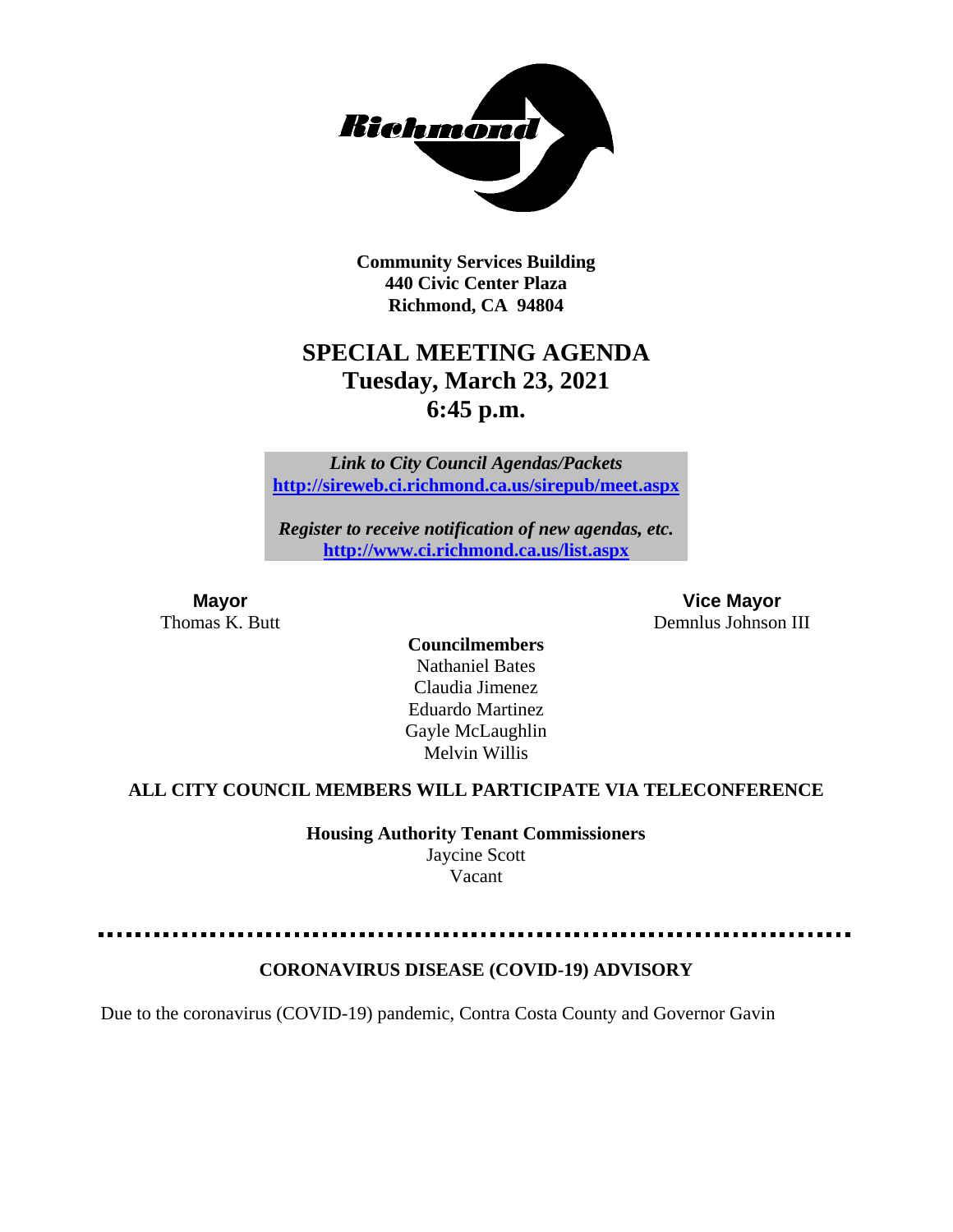Newsom have issued multiple orders requiring sheltering in place, social distancing, and reduction of person-to-person contact. Accordingly, Governor Gavin Newsom has issued executive orders that allow cities to hold public meetings via teleconferencing. Both **<https://www.coronavirus.cchealth.org/>** and **[http://www.ci.richmond.ca.us/3914/Richmond-](http://www.ci.richmond.ca.us/3914/Richmond-Coronavirus-Info)**

**[Coronavirus-Info](http://www.ci.richmond.ca.us/3914/Richmond-Coronavirus-Info)** provide updated coronavirus information.

DUE TO THE SHELTER IN PLACE ORDERS, attendance at the City of Richmond City Council meeting will be limited to Council members, essential City of Richmond staff, and members of the news media. Public comment will be confined to items appearing on the agenda and will be limited to the methods provided below. Consistent with Executive Order N-29-20, this meeting will utilize teleconferencing only. The following provides information on how the public can participate in this meeting.

# **MEETING PROCEDURES**

#### **How to watch the meeting from home:**

- 1. KCRT Comcast Channel 28 or AT&T Uverse Channel 99
- 2. Livestream online at<http://www.ci.richmond.ca.us/3178/KCRT-Live>

#### **Public comment may be submitted by mail, email and/or Zoom video conference in the manner that follows; provided that no member of the public may submit more than one verbal comment per agenda item.**

**1.** Via email to [cityclerkdept@ci.richmond.ca.us](mailto:cityclerkdept@ci.richmond.ca.us) by 1:00 p.m. the day of the meeting.

Emails *MUST* contain in the subject line 1) public comments – public comments agenda item #\_\_ [include the agenda item number]. All such email will be posted on-line and emailed to the City Council before the meeting is called to order. **No individual email will be read into the record. Due to the high volume of emails received, emails that do not contain the correct identifying information in the subject line may be overlooked and may not become part of the record. Email received after 1:00 p.m. will be posted online following the meeting as part of the supplemental materials attached to the meeting minutes.**

**2.** Via Zoom by video conference or by phone using the following link/call-in numbers – for Open Session and City Council:

#### **Please click the link below to join the webinar:**

**<https://zoom.us/j/99312205643?pwd=MDdqNnRmS2k4ZkRTOWhlUldQOUF1Zz09> Passcode: ccmeeting**

## **Or iPhone one-tap:**

**US: +16699006833,,99312205643# or +13462487799,,99312205643# Or Telephone:**

**Dial (for higher quality, dial a number based on your current location):**

**US: +1 669 900 6833 or +1 346 248 7799 or +1 253 215 8782 or +1 312 626 6799 or +1 929 205 6099 or +1 301 715 8592**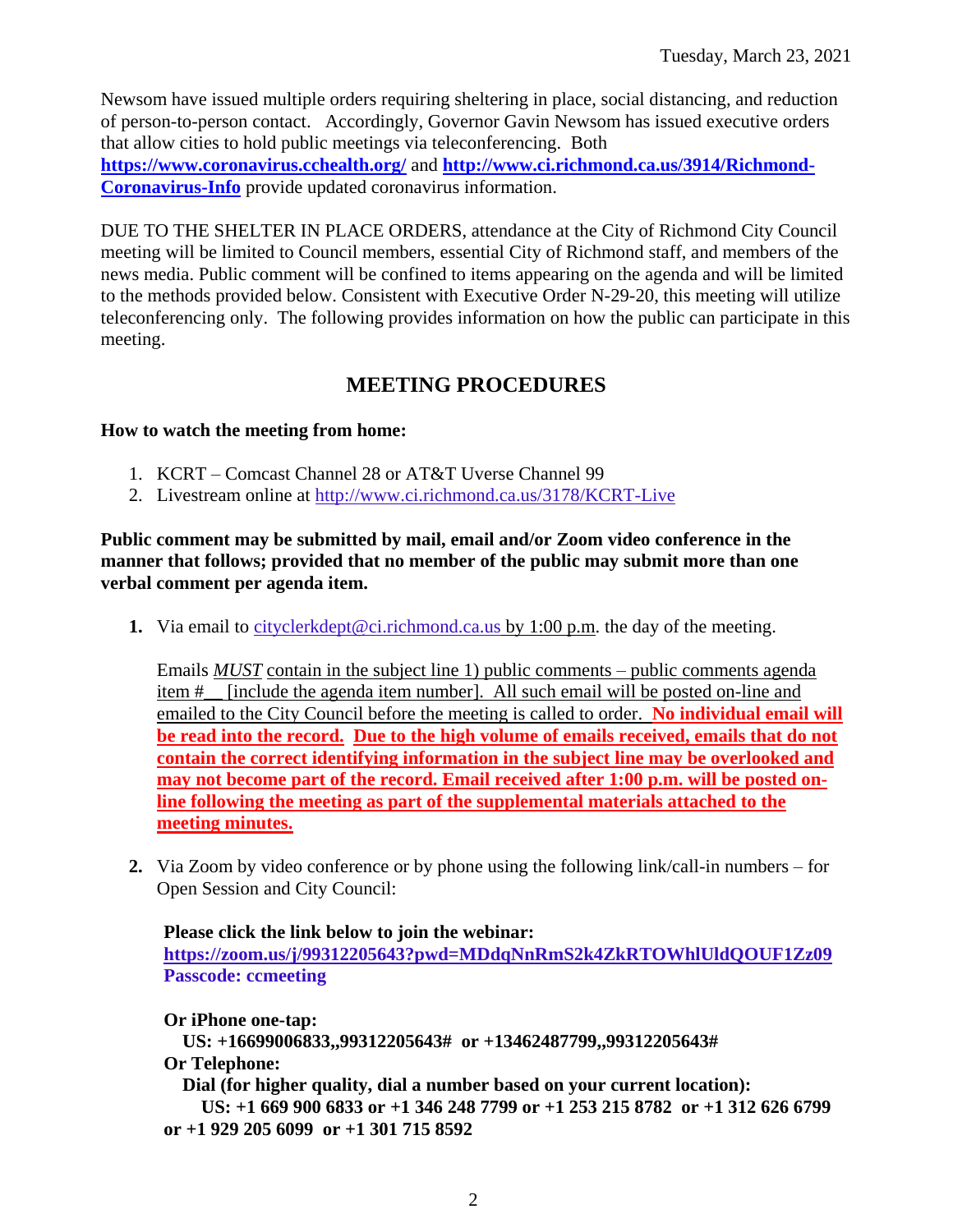#### **Webinar ID: 993 1220 5643**

International numbers available: <https://zoom.us/u/aehrwCgISx>

a. To comment by video conference, click on the Participants button at the bottom of your screen and select the "**Raise Your Hand**" button to request to speak when Public Comment is being asked for. Speakers will be called upon in the order they select the "Raise Your Hand" feature. When called upon, press the unmute button. After the allotted time, you will then be re-muted.  $**$ 

b. To comment by phone, you will be prompted to "Raise Your Hand" by pressing "**\*9**" to request to speak when Public Comment is asked for. When called upon, you will be asked to unmuted by pressing \*6. After the allotted time, you will then be re-muted. Instructions of how to raise your hand by phone are available at: [https://support.zoom.us/hc/en-us/articles/201362663 -Joining-a-meeting-by-phone.](https://support.zoom.us/hc/en-us/articles/201362663) \*\*

#### \*\***The mayor will announce the agenda item number and open public comment when appropriate. Individuals who would like to address the Council should raise their hand. The mayor will close public comment when public comment is concluded**.

#### *The City cannot guarantee that its network and/or the site will be uninterrupted. To ensure that the City Council receives your comments, you are strongly encouraged to submit your comments in writing in advance of the meeting.*

#### **Record of all public comments:**

All public comments will be considered a public record, put into the official meeting record. All public comments will be available after the meeting as supplemental materials and will be posted as an attachment to the meeting minutes when the minutes are posted: [http://www.ci.richmond.ca.us/Archive.aspx?AMID=31.](http://www.ci.richmond.ca.us/Archive.aspx?AMID=31)

#### **Accessibility for Individuals with Disabilities**

Upon request, the City will provide for written agenda materials in appropriate alternative formats, or disability-related modification or accommodation, including auxiliary aids or services and sign language interpreters, to enable individuals with disabilities to participate in and provide comments at/related to public meetings. Please submit a request, including your name, phone number and/or email address, and a description of the modification, accommodation, auxiliary aid, service or alternative format requested at least two days before the meeting. Requests should be emailed to [cityclerkdept@ci.richmond.ca.us](mailto:cityclerkdept@ci.richmond.ca.us) or submitted by phone at 510-620-6513, ext. 9, or 510-620-6509. Requests made by mail to City Clerk's Office, City Council meeting, 450 Civic Center Plaza, Richmond, CA 94804 must be received at least two days before the meeting. Requests will be granted whenever possible and resolved in favor of accessibility.

#### **Effect of Advisory on In-person public participation**

During the pendency of the Executive Order N-29-20, the language in this Advisory portion of the agenda supersedes any language in the meeting procedures contemplating in-person public comment.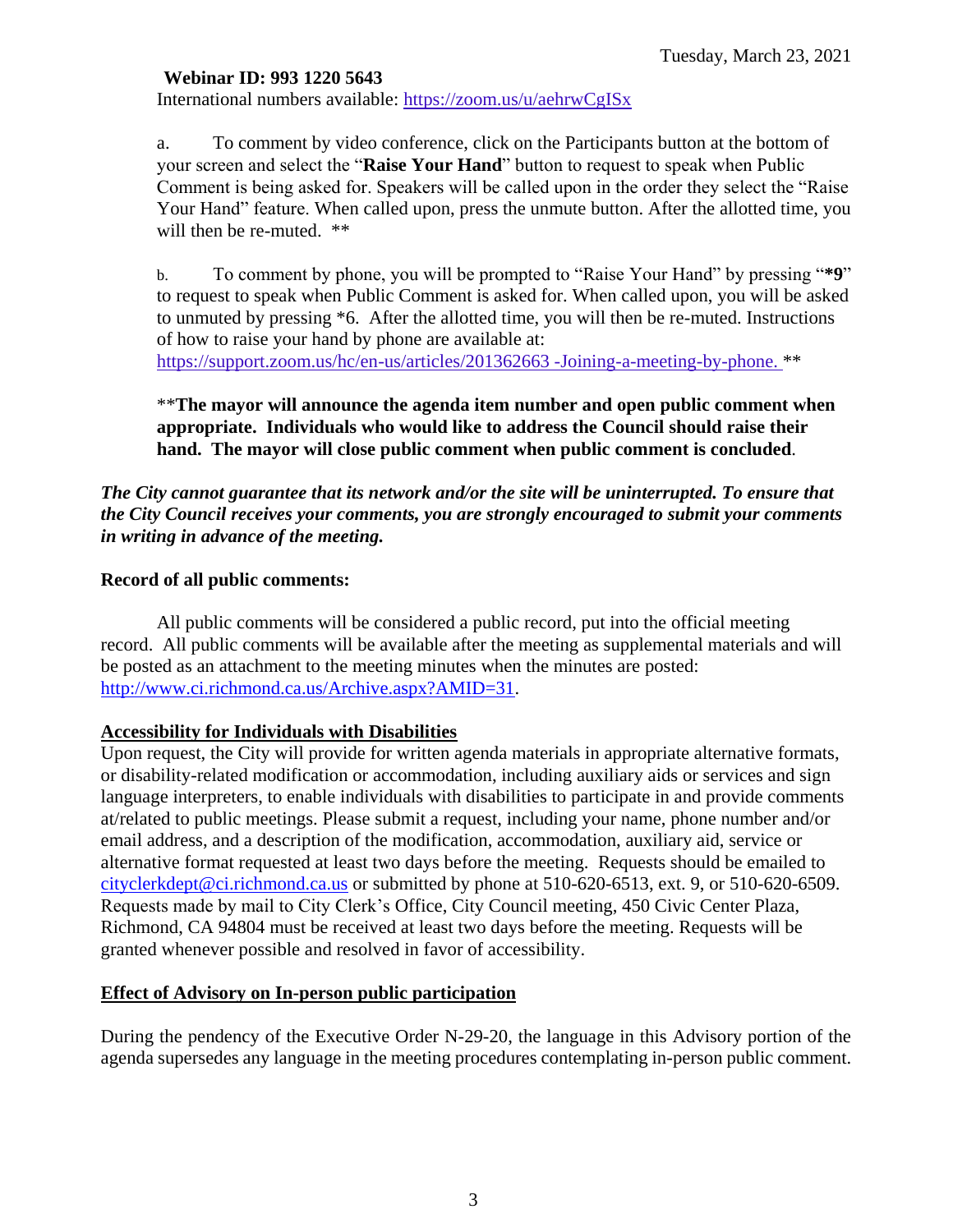**CONDUCT AT MEETINGS:** Richmond City Council meetings are limited public forums during which the City strives to provide an open, safe atmosphere and promote robust public debate. Members of the public, however, must comply with state law, as well as the City's laws and procedures and may not actually disrupt the orderly conduct of these meetings. The public, for example, may not shout or use amplifying devices, must submit comment cards and speak during their allotted time, may not create a physical disturbance, may not speak on matters unrelated to issues within the jurisdiction of the City Council or the agenda item at hand, and may not cause immediate threats to public safety.

**CITY HARASSMENT POLICY:** The City invites public comment and critique about its operations, including comment about the performance of its public officials and employees, at the public meetings of the City Council and boards and commissions. However, discriminatory or harassing comments about or in the presence of City employees, even comments by third parties, may create a hostile work environment, if severe or pervasive. The City prohibits harassment against an applicant, employee, or contractor on the basis of race, religious creed, color, national origin, ancestry, physical disability, medical condition, mental disability, marital status, sex (including pregnancy, childbirth, and related medical conditions), sexual orientation, gender identity, age or veteran status, or any other characteristic protected by federal, state or local law. In order to acknowledge the public's right to comment on City operations at public meetings, which could include comments that violate the City's harassment policy if such comments do not cause an actual disruption under the Council Rules and Procedures, while taking reasonable steps to protect City employees from discrimination and harassment, City Boards and Commissions shall adhere to the following procedures. If any person makes a harassing remark at a public meeting that violates the above City policy prohibiting harassment, the presiding officer of the meeting may, at the conclusion of the speaker's remarks and allotted time: (a) remind the public that the City's Policy Regarding Harassment of its Employees is contained in the written posted agenda; and (b) state that comments in violation of City policy are not condoned by the City and will play no role in City decisions. If any person makes a harassing remark at a public meeting that violates the above City policy, any City employee in the room who is offended by remarks violating the City's policy is excused from attendance at the meeting. No City employee is compelled to remain in attendance where it appears likely that speakers will make further harassing comments. If an employee leaves a City meeting for this reason, the presiding officer may send a designee to notify any offended employee who has left the meeting when those comments are likely concluded so that the employee may return to the meeting. The presiding officer may remind an employee or any council or board or commission member that he or she may leave the meeting if a remark violating the City's harassment policy is made. These procedures supplement the Council Rules and Procedures relating to disruption of orderly conduct at Council meetings.

Any law enforcement officer on duty or whose service is commanded by the presiding officer shall be Sergeant-at-Arms of the Council meetings. He/she, or they, shall carry out all orders and instructions given by the presiding officer for the purpose of maintaining order and decorum at the Council meetings (City Council Rules of Procedure and Order Section III F, RMC Section 2.12.030).

**\*\*\*\*\*\*\*\*\*\*\*\*\*\*\*\*\*\*\*\*\*\*\*\*\*\*\*\*\*\*\*\*\*\*\*\*\*\*\*\*\*\*\*\*\*\*\*\*\*\*\*\*\*\*\*\*\*\***